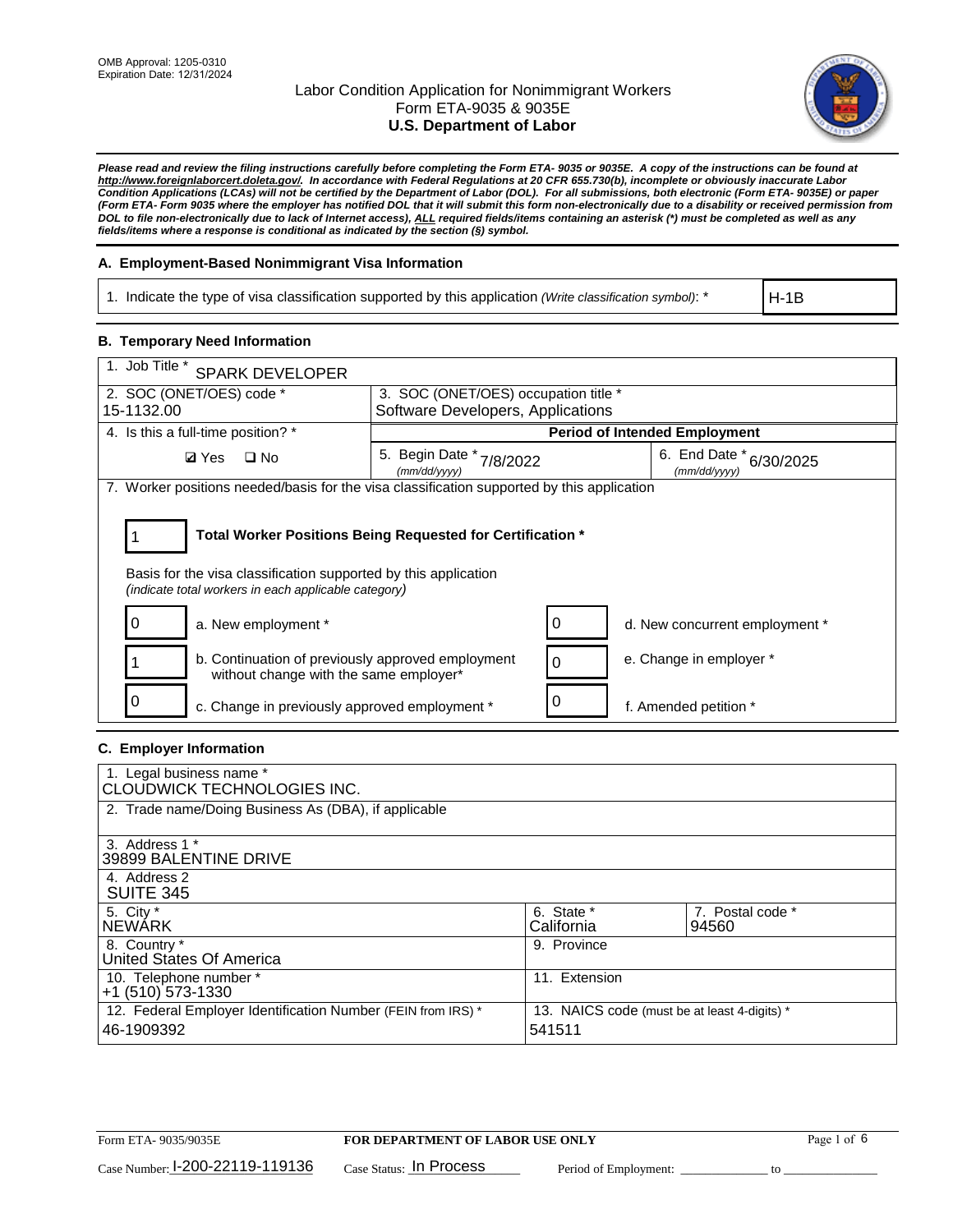

## **D. Employer Point of Contact Information**

**Important Note**: The information contained in this Section must be that of an employee of the employer who is authorized to act on behalf of the employer in labor certification matters. The information in this Section must be different from the agent or attorney information listed in Section E, unless the attorney is an employee of the employer.

| 1. Contact's last (family) name *                   | 2. First (given) name * |                          | 3. Middle name(s)         |
|-----------------------------------------------------|-------------------------|--------------------------|---------------------------|
| <b>CHHABRA</b>                                      | <b>MANINDER</b>         |                          | <b>SINGH</b>              |
| 4. Contact's job title *<br>CHIEF EXECUTIVE OFFICER |                         |                          |                           |
| 5. Address 1 *<br>39899 BALENTINE DRIVE             |                         |                          |                           |
| 6. Address 2<br><b>SUITE 345</b>                    |                         |                          |                           |
| 7. City $*$<br><b>NEWÁRK</b>                        |                         | 8. State *<br>California | 9. Postal code *<br>94560 |
| 10. Country *<br>United States Of America           |                         | 11. Province             |                           |
| 12. Telephone number *                              | Extension<br>13.        | 14. E-Mail address       |                           |
| +1 (510) 573-1330                                   |                         | MANI@CLOUDWICK.COM       |                           |

# **E. Attorney or Agent Information (If applicable)**

**Important Note**: The employer authorizes the attorney or agent identified in this section to act on its behalf in connection with the filing of this application.

| 1. Is the employer represented by an attorney or agent in the filing of this application? *<br>If "Yes," complete the remainder of Section E below. |               |                 |                          |                               | <b>Ø</b> Yes | $\Box$ No                                            |  |
|-----------------------------------------------------------------------------------------------------------------------------------------------------|---------------|-----------------|--------------------------|-------------------------------|--------------|------------------------------------------------------|--|
| 3. First (given) name $\S$<br>2. Attorney or Agent's last (family) name §                                                                           |               |                 | 4. Middle name(s)        |                               |              |                                                      |  |
| AHLUWALIA                                                                                                                                           |               | <b>INDERJIT</b> |                          |                               | <b>SINGH</b> |                                                      |  |
| 5. Address 1 §<br>1871 THE ALAMEDA                                                                                                                  |               |                 |                          |                               |              |                                                      |  |
| 6. Address 2<br>SUITE 333                                                                                                                           |               |                 |                          |                               |              |                                                      |  |
| 7. City §<br>SAN JOSE                                                                                                                               |               |                 | 8. State §<br>California |                               | 95126        | 9. Postal code §                                     |  |
| 10. Country §<br>United States Of America                                                                                                           |               |                 | 11. Province             |                               |              |                                                      |  |
| 12. Telephone number §                                                                                                                              | 13. Extension |                 |                          | 14. E-Mail address            |              |                                                      |  |
| +1 (408) 981-7696                                                                                                                                   |               |                 |                          | INDER@AHLUWALIA-FIRM.COM      |              |                                                      |  |
| 15. Law firm/Business name §                                                                                                                        |               |                 |                          | 16. Law firm/Business FEIN §  |              |                                                      |  |
| THE AHLUWALIA FIRM                                                                                                                                  |               |                 |                          | 26-2910905                    |              |                                                      |  |
| 17. State Bar number (only if attorney) §                                                                                                           |               |                 |                          |                               |              | 18. State of highest court where attorney is in good |  |
| 26168                                                                                                                                               |               |                 | Tennessee                | standing (only if attorney) § |              |                                                      |  |
| 19. Name of the highest State court where attorney is in good standing (only if attorney) §                                                         |               |                 |                          |                               |              |                                                      |  |
| TENNESSEE SUPREME COURT                                                                                                                             |               |                 |                          |                               |              |                                                      |  |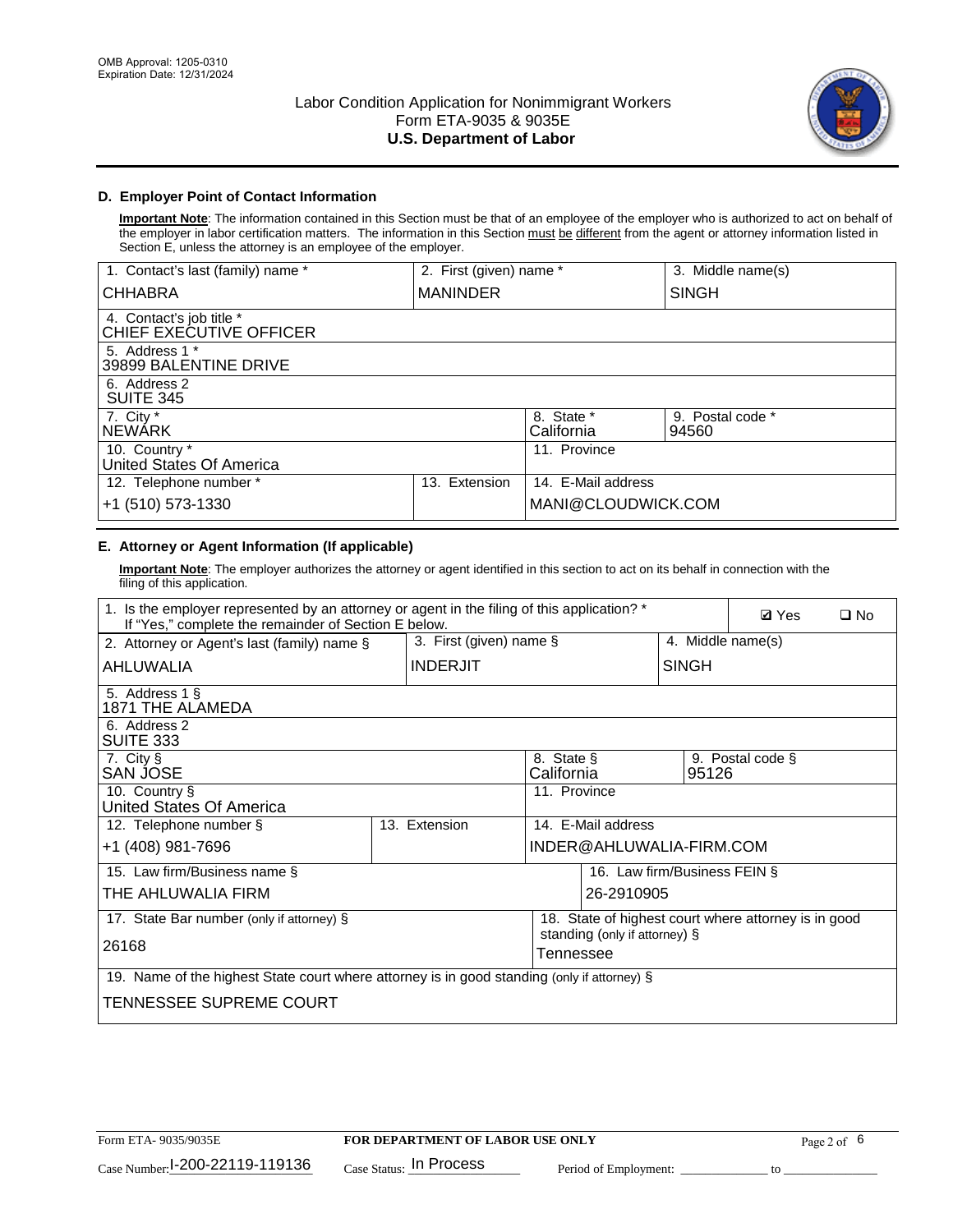

#### **F. Employment and Wage Information**

**Important Note**: The employer must define the intended place(s) of employment with as much geographic specificity as possible. Each intended place(s) of employment listed below must be the worksite or physical location where the work will actually be performed and cannot be a P.O. Box. The employer must identify all intended places of employment, including those of short duration, on the LCA. 20 CFR 655.730(c)(5). If the employer is submitting this form non-electronically and the work is expected to be performed in more than one location, an attachment must be submitted in order to complete this section. An employer has the option to use either a single Form ETA-9035/9035E or multiple forms to disclose all intended places of employment. If the employer has more than ten (10) intended places of employment at the time of filing this application, the employer must file as many additional LCAs as are necessary to list all intended places of employment. See the form instructions for further information about identifying all intended places of employment.

#### a.*Place of Employment Information* 1

| 1. Enter the estimated number of workers that will perform work at this place of employment under<br>the LCA.* | 1                                                                                                                              |                                                                                                 |                                          |                              |  |  |  |
|----------------------------------------------------------------------------------------------------------------|--------------------------------------------------------------------------------------------------------------------------------|-------------------------------------------------------------------------------------------------|------------------------------------------|------------------------------|--|--|--|
|                                                                                                                | 2. Indicate whether the worker(s) subject to this LCA will be placed with a secondary entity at this<br>place of employment. * |                                                                                                 |                                          | $\square$ Yes<br><b>Z</b> No |  |  |  |
|                                                                                                                | 3. If "Yes" to question 2, provide the legal business name of the secondary entity. §                                          |                                                                                                 |                                          |                              |  |  |  |
|                                                                                                                | 4. Address 1 *                                                                                                                 |                                                                                                 |                                          |                              |  |  |  |
|                                                                                                                | 39899 BALENTINE DRIVE                                                                                                          |                                                                                                 |                                          |                              |  |  |  |
|                                                                                                                | 5. Address 2<br><b>SUITE 345</b>                                                                                               |                                                                                                 |                                          |                              |  |  |  |
| 6. City $*$                                                                                                    | <b>NEWARK</b>                                                                                                                  |                                                                                                 | 7. County *<br>Alameda                   |                              |  |  |  |
|                                                                                                                | 8. State/District/Territory *<br>California                                                                                    |                                                                                                 | 9. Postal code *<br>94560                |                              |  |  |  |
| 10. Wage Rate Paid to Nonimmigrant Workers *<br>10a. Per: (Choose only one)*                                   |                                                                                                                                |                                                                                                 |                                          |                              |  |  |  |
|                                                                                                                | □ Hour □ Week □ Bi-Weekly □ Month ☑ Year<br>From* \$167710 00 To: \$<br>200000 00                                              |                                                                                                 |                                          |                              |  |  |  |
|                                                                                                                | 11. Prevailing Wage Rate *                                                                                                     |                                                                                                 | 11a. Per: (Choose only one)*             |                              |  |  |  |
|                                                                                                                | 167710 00<br>$\mathbb{S}$                                                                                                      |                                                                                                 | □ Hour □ Week □ Bi-Weekly □ Month ☑ Year |                              |  |  |  |
|                                                                                                                | Questions 12-14. Identify the source used for the prevailing wage (PW) (check and fully complete only one): *                  |                                                                                                 |                                          |                              |  |  |  |
| 12.<br>$\Box$                                                                                                  | A Prevailing Wage Determination (PWD) issued by the Department of Labor                                                        |                                                                                                 |                                          | a. PWD tracking number §     |  |  |  |
| 13.                                                                                                            | A PW obtained independently from the Occupational Employment Statistics (OES) Program                                          |                                                                                                 |                                          |                              |  |  |  |
| $\mathbf v$                                                                                                    | a. Wage Level (check one): §                                                                                                   |                                                                                                 | b. Source Year §                         |                              |  |  |  |
|                                                                                                                | □ ॥<br>$\square$ $\square$<br>⊡ IV<br>□⊥<br>$\Box$ N/A                                                                         |                                                                                                 | 7/1/2021 - 6/30/2022                     |                              |  |  |  |
| 14.                                                                                                            | A PW obtained using another legitimate source (other than OES) or an independent authoritative source                          |                                                                                                 |                                          |                              |  |  |  |
|                                                                                                                | a. Source Type (check one): §<br>$\Box$ CBA<br>$\Box$ DBA<br>$\square$ SCA<br>$\Box$ Other/ PW Survey                          |                                                                                                 | b. Source Year §                         |                              |  |  |  |
|                                                                                                                | c. If responded "Other/ PW Survey" in question 14.a, enter the name of the survey producer or publisher §                      |                                                                                                 |                                          |                              |  |  |  |
|                                                                                                                |                                                                                                                                |                                                                                                 |                                          |                              |  |  |  |
|                                                                                                                |                                                                                                                                | d. If responded "Other/ PW Survey" in question 14.a, enter the title or name of the PW survey § |                                          |                              |  |  |  |
|                                                                                                                |                                                                                                                                |                                                                                                 |                                          |                              |  |  |  |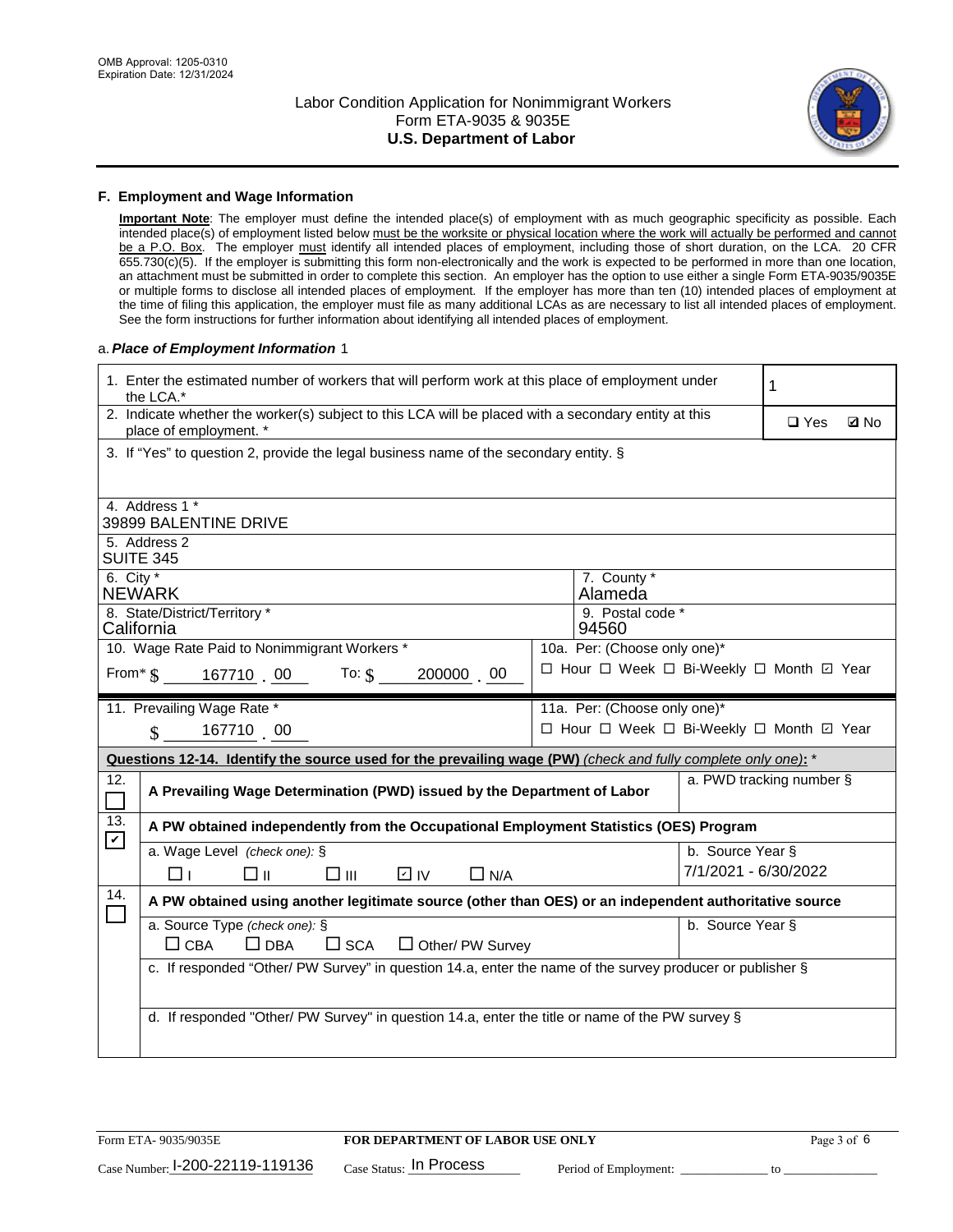

## **G. Employer Labor Condition Statements**

! *Important Note:* In order for your application to be processed, you MUST read Section G of the Form ETA-9035CP - General Instructions for the 9035 & 9035E under the heading "Employer Labor Condition Statements" and agree to all four (4) labor condition statements summarized below:

- (1) **Wages:** The employer shall pay nonimmigrant workers at least the prevailing wage or the employer's actual wage, whichever is higher, and pay for non-productive time. The employer shall offer nonimmigrant workers benefits and eligibility for benefits provided as compensation for services on the same basis as the employer offers to U.S. workers. The employer shall not make deductions to recoup a business expense(s) of the employer including attorney fees and other costs connected to the performance of H-1B, H-1B1, or E-3 program functions which are required to be performed by the employer. This includes expenses related to the preparation and filing of this LCA and related visa petition information. 20 CFR 655.731;
- (2) **Working Conditions:** The employer shall provide working conditions for nonimmigrants which will not adversely affect the working conditions of workers similarly employed. The employer's obligation regarding working conditions shall extend for the duration of the validity period of the certified LCA or the period during which the worker(s) working pursuant to this LCA is employed by the employer, whichever is longer. 20 CFR 655.732;
- (3) **Strike, Lockout, or Work Stoppage:** At the time of filing this LCA, the employer is not involved in a strike, lockout, or work stoppage in the course of a labor dispute in the occupational classification in the area(s) of intended employment. The employer will notify the Department of Labor within 3 days of the occurrence of a strike or lockout in the occupation, and in that event the LCA will not be used to support a petition filing with the U.S. Citizenship and Immigration Services (USCIS) until the DOL Employment and Training Administration (ETA) determines that the strike or lockout has ended. 20 CFR 655.733; and
- (4) **Notice:** Notice of the LCA filing was provided no more than 30 days before the filing of this LCA or will be provided on the day this LCA is filed to the bargaining representative in the occupation and area of intended employment, or if there is no bargaining representative, to workers in the occupation at the place(s) of employment either by electronic or physical posting. This notice was or will be posted for a total period of 10 days, except that if employees are provided individual direct notice by e-mail, notification need only be given once. A copy of the notice documentation will be maintained in the employer's public access file. A copy of this LCA will be provided to each nonimmigrant worker employed pursuant to the LCA. The employer shall, no later than the date the worker(s) report to work at the place(s) of employment, provide a signed copy of the certified LCA to the worker(s) working pursuant to this LCA. 20 CFR 655.734.

1. **I have read and agree to** Labor Condition Statements 1, 2, 3, and 4 above and as fully explained in Section G of the Form ETA-9035CP – General Instructions for the 9035 & 9035E and the Department's regulations at 20 CFR 655 Subpart H. \*

**Ø**Yes ロNo

#### **H. Additional Employer Labor Condition Statements –H-1B Employers ONLY**

!**Important Note***:* In order for your H-1B application to be processed, you MUST read Section H – Subsection 1 of the Form ETA 9035CP – General Instructions for the 9035 & 9035E under the heading "Additional Employer Labor Condition Statements" and answer the questions below.

#### *a. Subsection 1*

| 1. At the time of filing this LCA, is the employer H-1B dependent? §                                                                                                                                                                                                      |  | ⊡ Yes | □ No      |              |
|---------------------------------------------------------------------------------------------------------------------------------------------------------------------------------------------------------------------------------------------------------------------------|--|-------|-----------|--------------|
| 2. At the time of filing this LCA, is the employer a willful violator? $\S$                                                                                                                                                                                               |  |       | ⊡ No      |              |
| 3. If "Yes" is marked in questions H.1 and/or H.2, you must answer "Yes" or "No" regarding<br>whether the employer will use this application ONLY to support H-1B petitions or extensions of<br>status for exempt H-1B nonimmigrant workers? §                            |  |       | $\Box$ No |              |
| 4. If "Yes" is marked in question H.3, identify the statutory basis for the<br>$\Box$ \$60,000 or higher annual wage<br>exemption of the H-1B nonimmigrant workers associated with this<br>□ Master's Degree or higher in related specialty<br><b>Both</b><br>LCA. §<br>☑ |  |       |           |              |
| H-1B Dependent or Willful Violator Employers -Master's Degree or Higher Exemptions ONLY                                                                                                                                                                                   |  |       |           |              |
| 5. Indicate whether a completed Appendix A is attached to this LCA covering any H-1B<br>nonimmigrant worker for whom the statutory exemption will be based <b>ONLY</b> on attainment of a<br>Master's Degree or higher in related specialty. §                            |  |       | ⊟ No      | <b>D</b> N/A |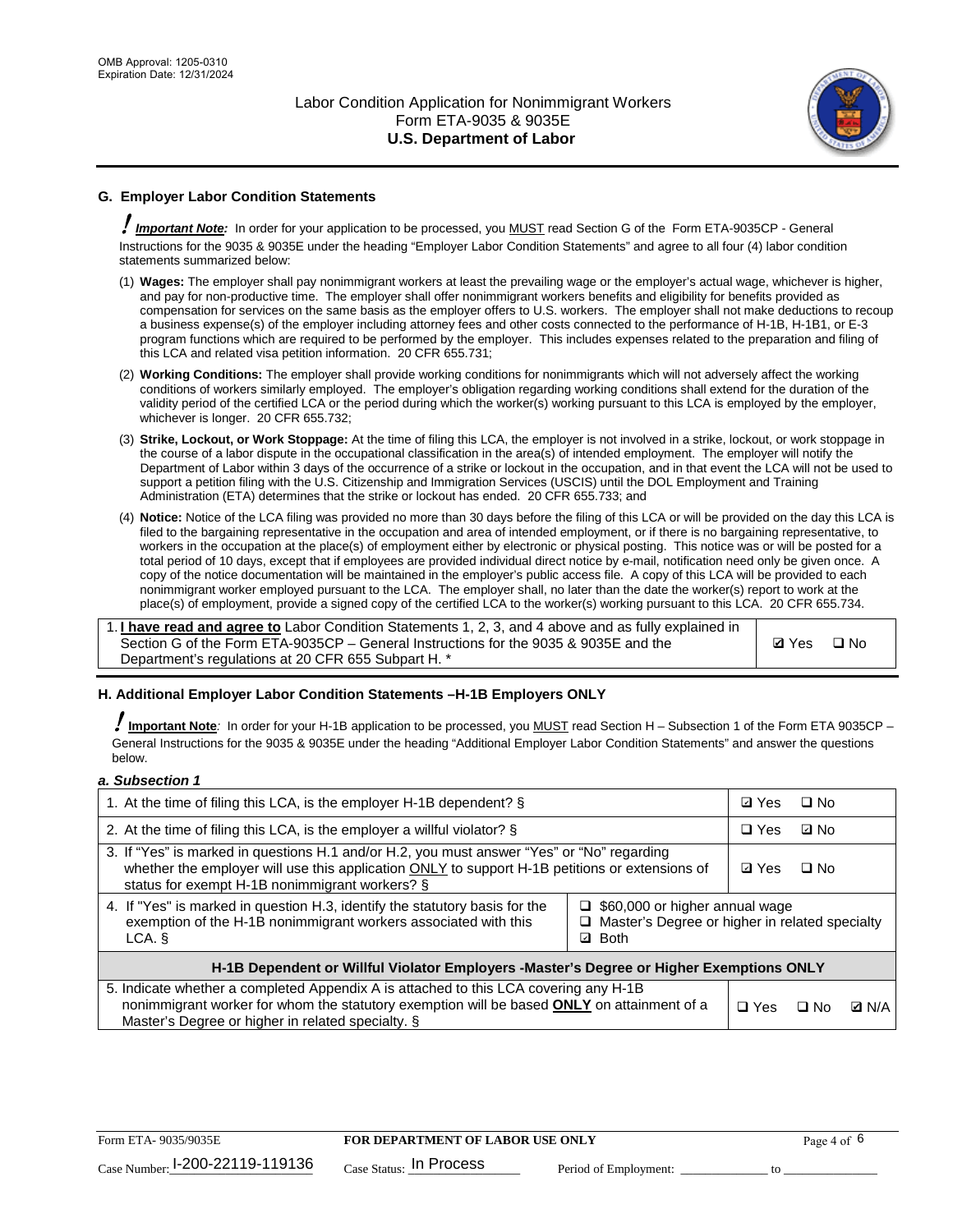

**If you marked "Yes" to questions H.a.1 (H-1B dependent) and/or H.a.2 (H-1B willful violator) and "No" to question H.a.3 (exempt H-1B nonimmigrant workers), you MUST read Section H – Subsection 2 of the Form ETA 9035CP – General Instructions for the 9035 & 9035E under the heading "Additional Employer Labor Condition Statements" and indicate your agreement to all three (3) additional statements summarized below.**

#### *b. Subsection 2*

- A. **Displacement:** An H-1B dependent or willful violator employer is prohibited from displacing a U.S. worker in its own workforce within the period beginning 90 days before and ending 90 days after the date of filing of the visa petition. 20 CFR 655.738(c);
- B. **Secondary Displacement:** An H-1B dependent or willful violator employer is prohibited from placing an H-1B nonimmigrant worker(s) with another/secondary employer where there are indicia of an employment relationship between the nonimmigrant worker(s) and that other/secondary employer (thus possibly affecting the jobs of U.S. workers employed by that other employer), unless and until the employer subject to this LCA makes the inquiries and/or receives the information set forth in 20 CFR 655.738(d)(5) concerning that other/secondary employer's displacement of similarly employed U.S. workers in its workforce within the period beginning 90 days before and ending 90 days after the date of such placement. 20 CFR 655.738(d). Even if the required inquiry of the secondary employer is made, the H-1B dependent or willful violator employer will be subject to a finding of a violation of the secondary displacement prohibition if the secondary employer, in fact, displaces any U.S. worker(s) during the applicable time period; and
- C. **Recruitment and Hiring:** Prior to filing this LCA or any petition or request for extension of status for nonimmigrant worker(s) supported by this LCA, the H-1B dependent or willful violator employer must take good faith steps to recruit U.S. workers for the job(s) using procedures that meet industry-wide standards and offer compensation that is at least as great as the required wage to be paid to the nonimmigrant worker(s) pursuant to 20 CFR 655.731(a). The employer must offer the job(s) to any U.S. worker who applies and is equally or better qualified for the job than the nonimmigrant worker. 20 CFR 655.739.

| 6. I have read and agree to Additional Employer Labor Condition Statements A, B, and C above and |       |           |
|--------------------------------------------------------------------------------------------------|-------|-----------|
| as fully explained in Section H – Subsections 1 and 2 of the Form ETA 9035CP – General           | □ Yes | $\Box$ No |
| Instructions for the 9035 & 9035E and the Department's regulations at 20 CFR 655 Subpart H. §    |       |           |

#### **I. Public Disclosure Information**

! **Important Note***:* You must select one or both of the options listed in this Section.

| 1. Public disclosure information in the United States will be kept at: * |
|--------------------------------------------------------------------------|
|--------------------------------------------------------------------------|

**sqrt** Employer's principal place of business □ Place of employment

#### **J. Notice of Obligations**

A. Upon receipt of the certified LCA, the employer must take the following actions:

- o Print and sign a hard copy of the LCA if filing electronically (20 CFR 655.730(c)(3));<br>
Maintain the original signed and certified LCA in the employer's files (20 CFR 655.7
- Maintain the original signed and certified LCA in the employer's files (20 CFR 655.705(c)(2); 20 CFR 655.730(c)(3); and 20 CFR 655.760); and
- o Make a copy of the LCA, as well as necessary supporting documentation required by the Department of Labor regulations, available for public examination in a public access file at the employer's principal place of business in the U.S. or at the place of employment within one working day after the date on which the LCA is filed with the Department of Labor (20 CFR 655.705(c)(2) and 20 CFR 655.760).
- B. The employer must develop sufficient documentation to meet its burden of proof with respect to the validity of the statements made in its LCA and the accuracy of information provided, in the event that such statement or information is challenged (20 CFR 655.705(c)(5) and 20 CFR 655.700(d)(4)(iv)).
- C. The employer must make this LCA, supporting documentation, and other records available to officials of the Department of Labor upon request during any investigation under the Immigration and Nationality Act (20 CFR 655.760 and 20 CFR Subpart I).

*I declare under penalty of perjury that I have read and reviewed this application and that to the best of my knowledge, the*  information contained therein is true and accurate. I understand that to knowingly furnish materially false information in the *preparation of this form and any supplement thereto or to aid, abet, or counsel another to do so is a federal offense punishable by fines, imprisonment, or both (18 U.S.C. 2, 1001,1546,1621).*

| 1. Last (family) name of hiring or designated official * 2. First (given) name of hiring or designated official * 3. Middle initial §<br><b>CHHABRA</b> | I MANINDER |                  |  |
|---------------------------------------------------------------------------------------------------------------------------------------------------------|------------|------------------|--|
| 4. Hiring or designated official title *<br>CHIEF EXECUTIVE OFFICER                                                                                     |            |                  |  |
| 5. Signature *                                                                                                                                          |            | 6. Date signed * |  |